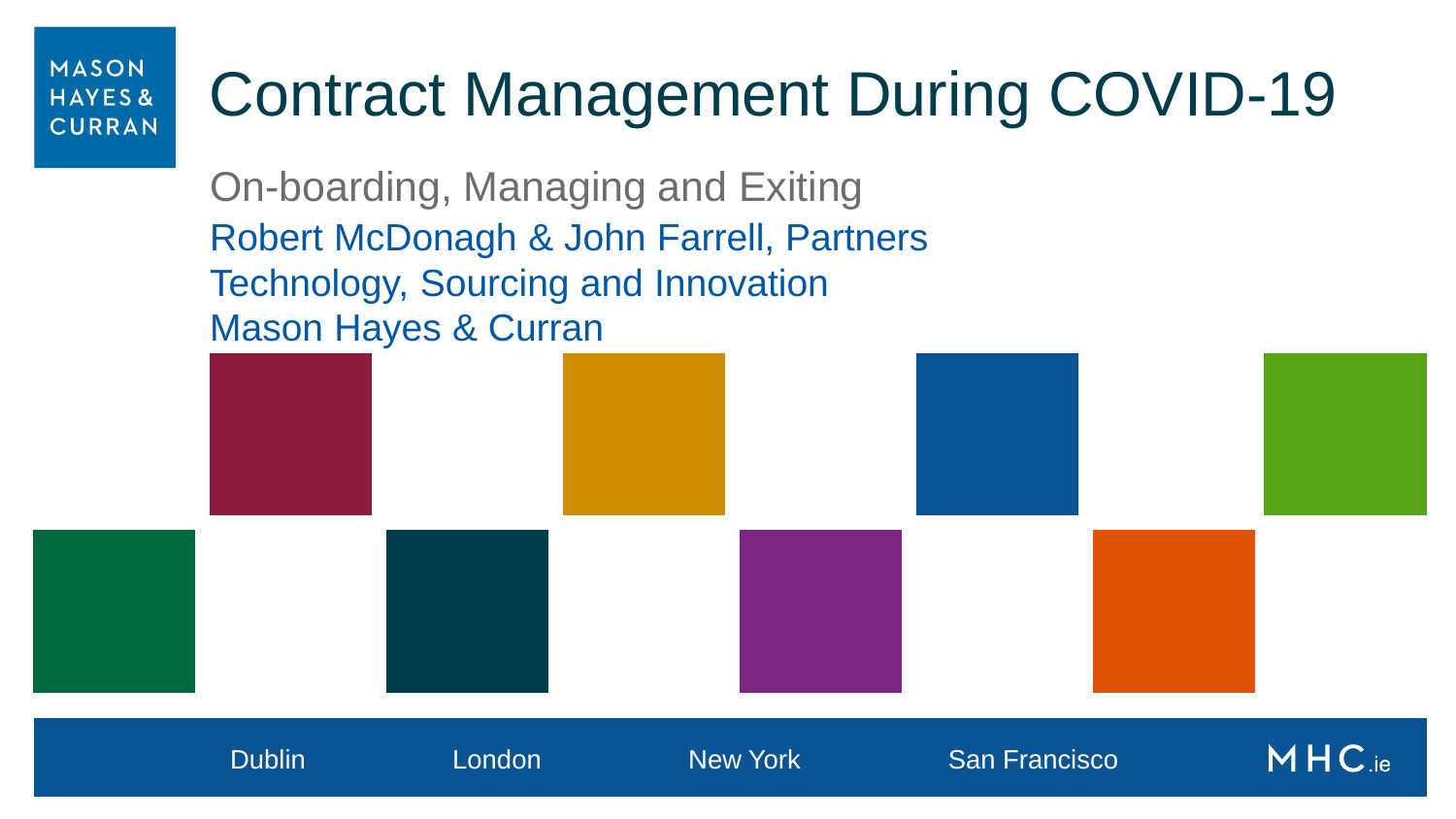## Intro & Housekeeping

Dublin London New York San Francisco

MHC.ie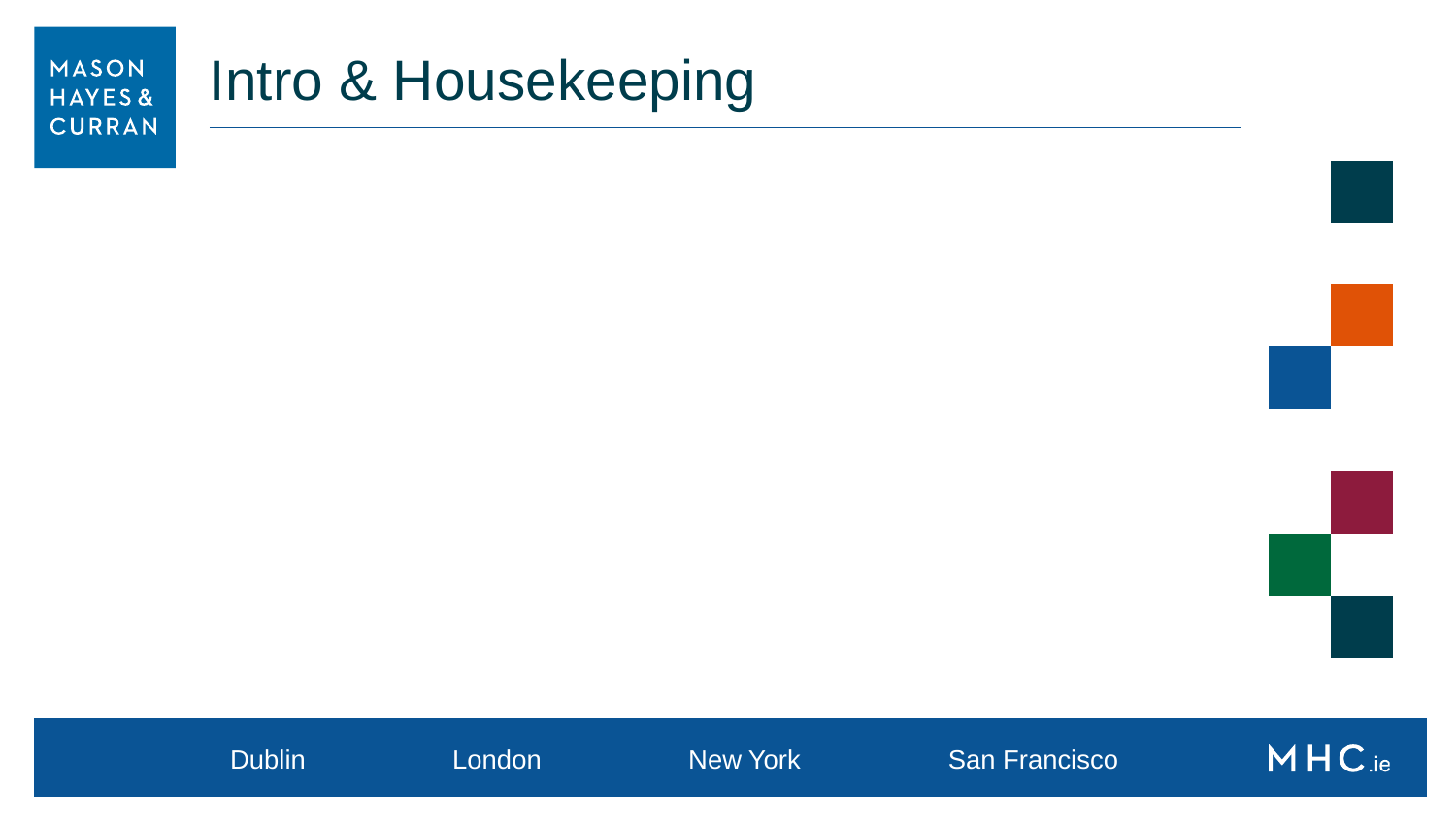## Topic 1

**What changes are you seeing from companies that are in the middle of or starting contract negotiations?**

- Greater emphasis on Due Diligence & Risk Mitigation
- Usual contract battlegrounds remain, e.g. liability
- Greater emphasis on particular provisions, e.g.:
	- Payment: timing, milestones, security
	- Delivery: supply chain, prioritisation, exclusivity vs dual supply, mechanics, business continuity, retention of title
	- Relief: force majeure, change in law, MAC, other relief
	- Financial: solvency and projection warranties, financial distress, insurance, PCGs, letters of credit

 $MHC$  ie

Dublin London New York San Francisco

- Exit: DR, escalation, termination and exit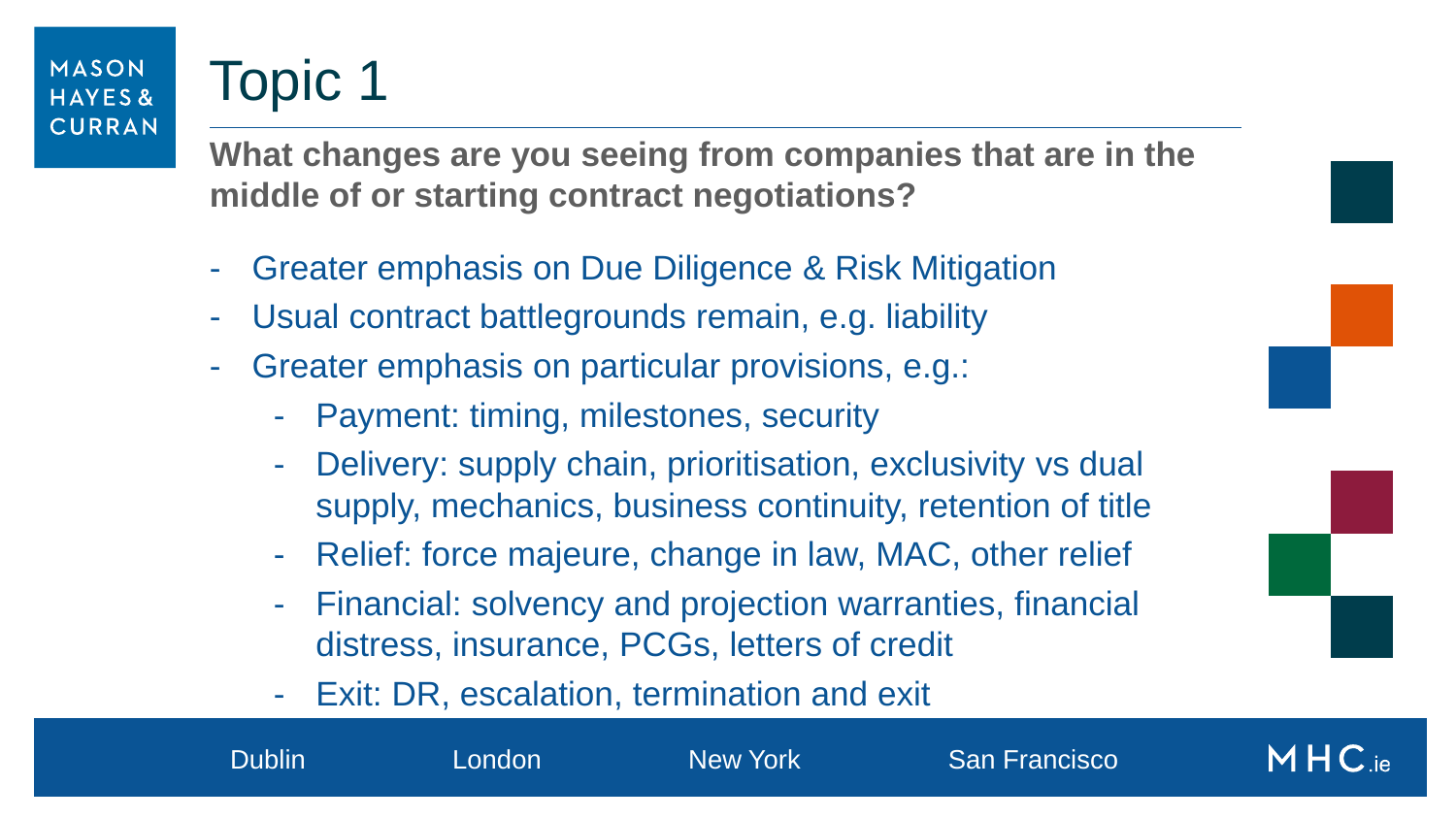## Topic 2

**Are Force Majeure provisions having an impact yet?**

- Creature of Contract, not Common Law
- No one-size fits all
- Important to carefully consider the clause

MHC.ie

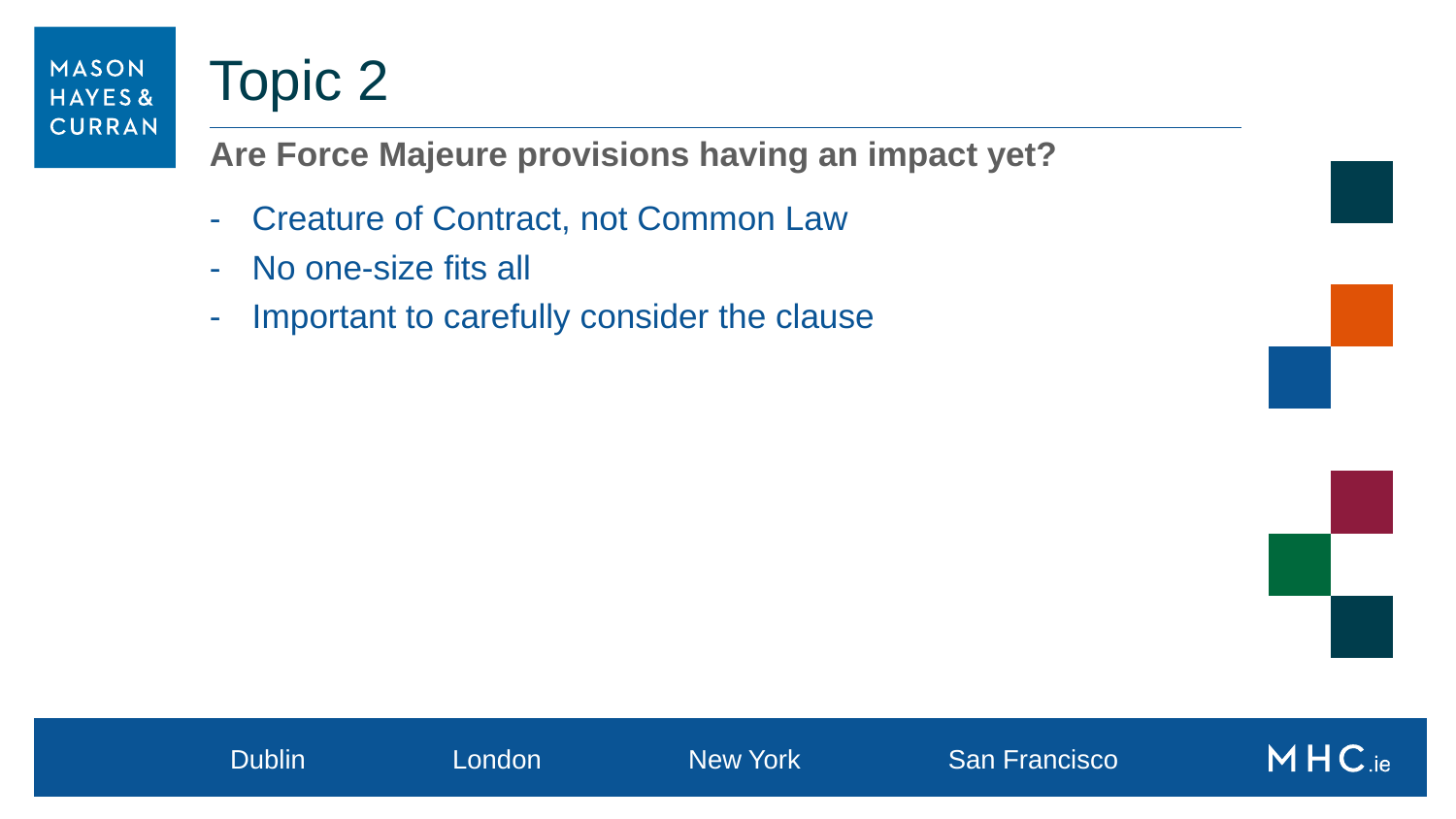## Topic 2

### **Sample FM clause**

1.1 **Force Majeure Event** means any circumstance not within a party's reasonable control including, without *limitation:*

(a) material shortage; (b) epidemic or pandemic; (c) compliance with governmental order or rule; (d) embargo; (e) …

- 1.2 Provided it has complied with clause 1.3, if a party is prevented, hindered or delayed in or from performing any of its obligations under this agreement by a Force Majeure Event (Affected Party), the Affected Party shall not be in breach of this agreement or otherwise liable for any such failure or delay in the performance of such obligations. The time for performance of such obligations shall be extended accordingly.
- 1.3 The Affected Party shall:

(a) as soon as reasonably practicable after the start of the Force Majeure Event, but no later than [NUMBER] days from its start, notify the other party in writing of the Force Majeure Event, the date on which it started, its likely or potential duration, and the effect of the Force Majeure Event on its ability to perform any of its obligations under the agreement; and

(b) use all reasonable endeavours to mitigate the effect of the Force Majeure Event on the performance of its obligations.

1.5 If the Force Majeure Event prevents, hinders or delays the Affected Party's performance of its obligations for a continuous period of more than [NUMBER] [weeks], the party not affected by the Force Majeure Event may terminate this agreement by giving [NUMBER] [weeks'] written notice to the Affected Party.

Dublin London New York San Francisco

 $MHC_{ie}$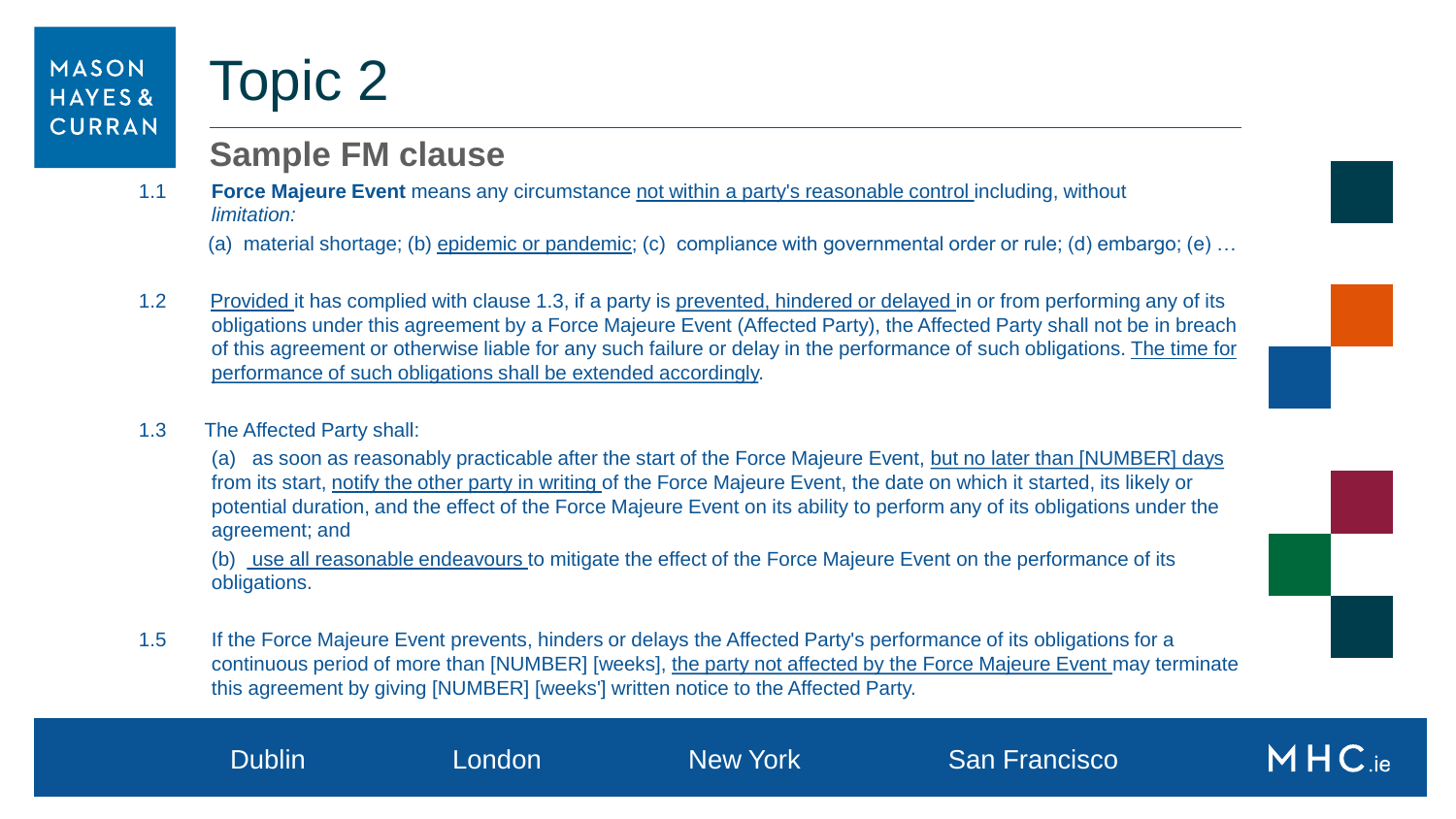# Topic 2

**Are Force Majeure provisions having an impact yet?**

- Serve notice and comply with process
- Document impact, measures taken and agreement reached
- Remember mitigation obligation
- Monitor change in circumstances
- Very difficult to rely on Doctrine of Frustration
- Look at other relief clauses, e.g. Change in Law, MAC, others
- Big question mark as to whether FM provisions in contracts signed today will cover COVID-19



 $MHC$  ie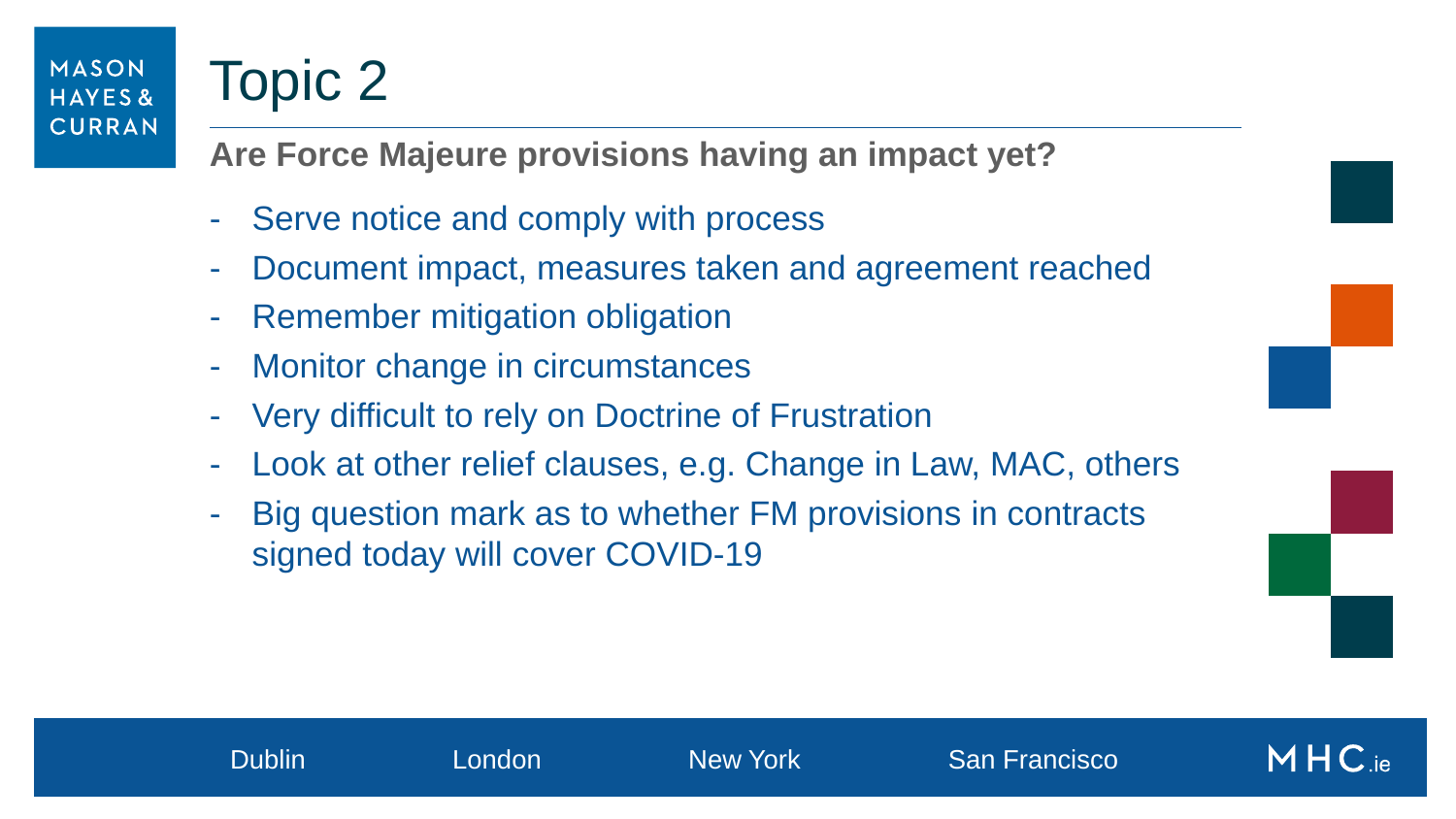## Topic 3

**What steps are you seeing companies take to manage their existing contracts?**

- Analysing their contractual commitments
- Initially a business driven process
- Distinguish between where purchaser and supplier
	- Purchaser: (i) business critical; and (ii) no longer needed
	- Supplier: (i) materially problematic (practically or commercially); and (ii) mainly workable
	- Supplier: also consider triggered obligations
- Once identified, a joint commercial/legal strategy for each contract
- Careful what you wish for



Dublin London New York San Francisco

 $MHC_{ie}$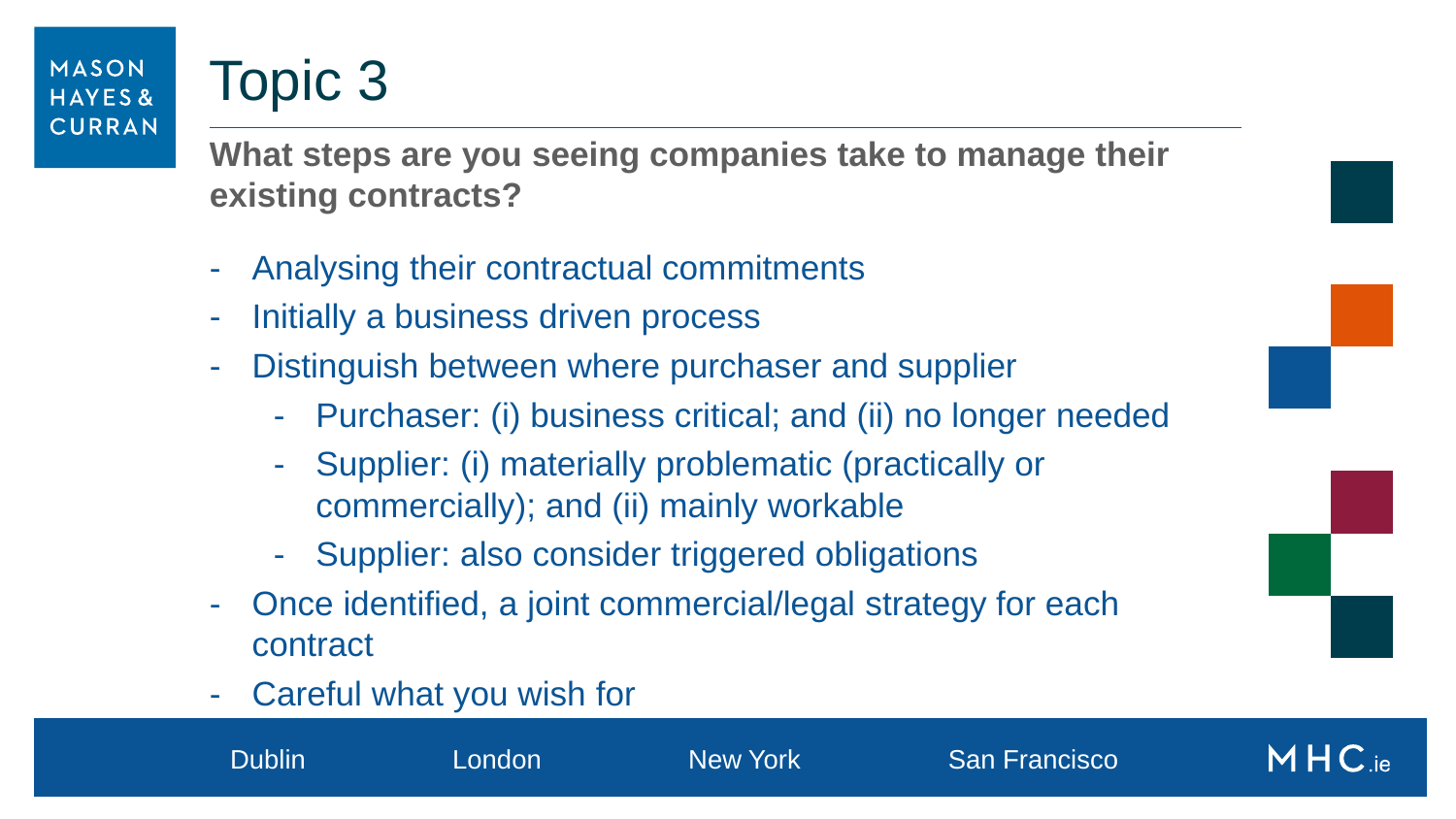## Topic 3

## **Purchaser: business critical contracts**

- Is the contract critical for the business or upstream supply
- Supplier status (solvent / supply issues / credit line)?
- Supplier supply chain status?
- Business / service continuity measures etc?
- Supplier entitled to contractual or legislative relief?
- Purchaser order, step-in rights etc?
- When is next payment and delivery due?
- Is there an exclusive purchase obligation?
- Does the supplier have a prioritisation obligation?
- Are products / materials protected in the event of insolvency?

 $MHC_{ie}$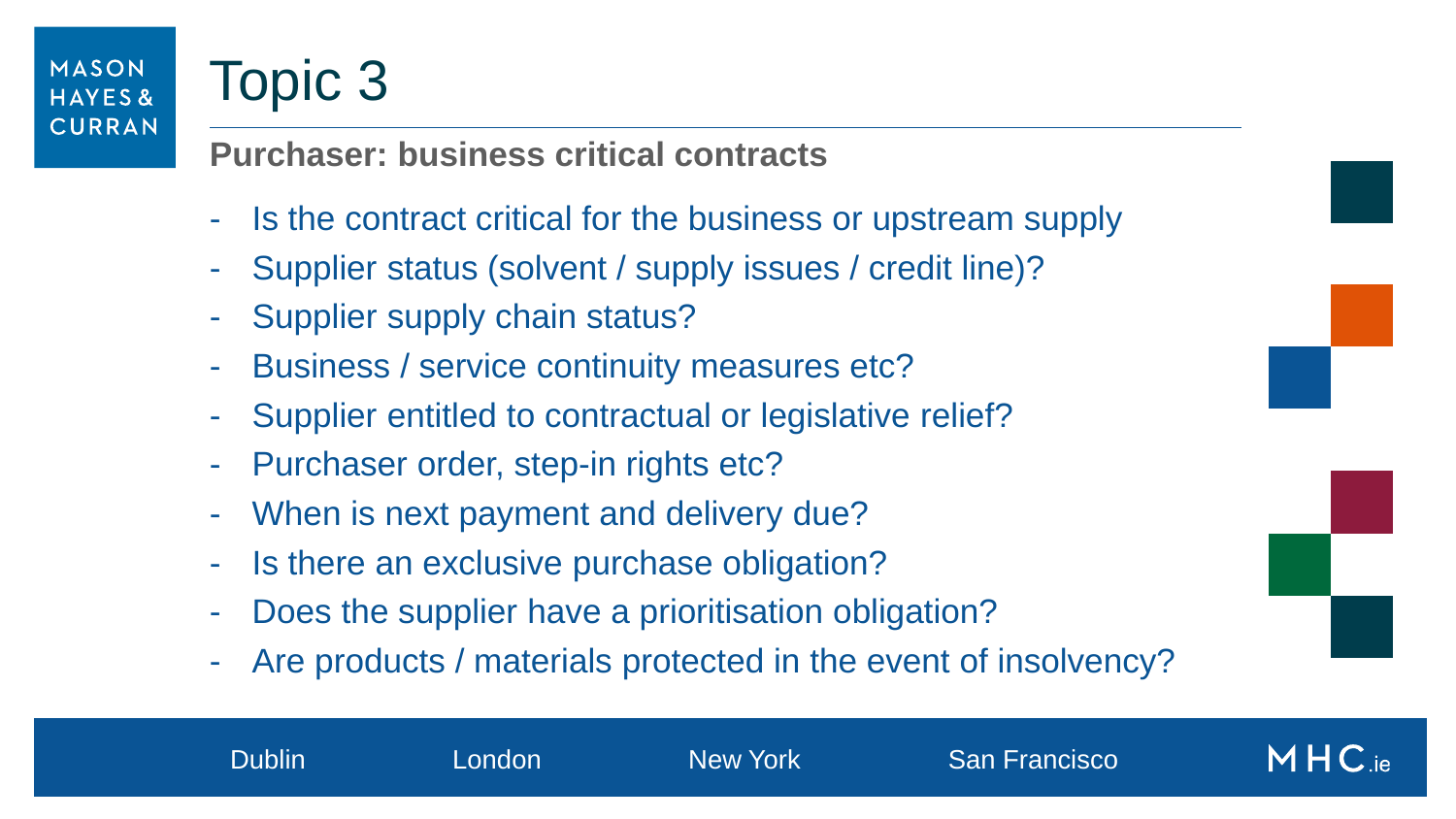# Topic 3

## **Supplier: materially problematic contracts**

- Is the contract unprofitable or subject to delivery problems
- Prioritise resolution of downstream supply chain issues
- Strategy: terminate, perform/suspend or re-negotiate
- Consider:
	- Triggered obligations
	- Term and termination and suspension rights
	- Entitlement to relief
	- Leverage (practical and legal)
	- Liability exposure
- Prioritise certain customers (legal, commercial and practical considerations)

Dublin London New York San Francisco



 $MHC_{ie}$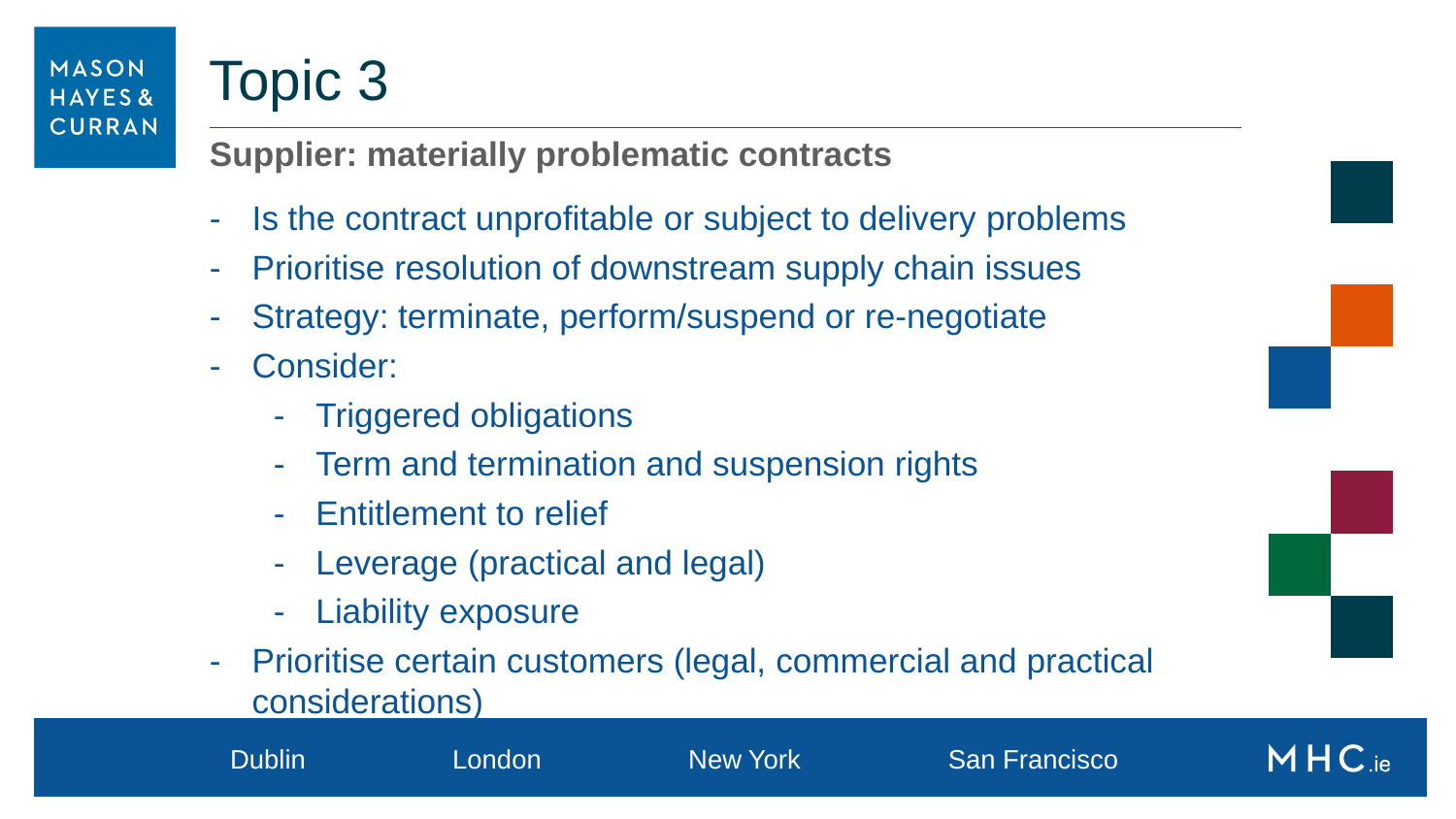## Topic 3

**Supplier: triggered obligations**

- Business / service continuity
- FM reporting and plans (and monitor too)
- Early warning
- Remedial plan process
- Prioritisation
- Financial distress reporting / plan
- Warranty breaches



 $MHC_{\text{.ie}}$ 

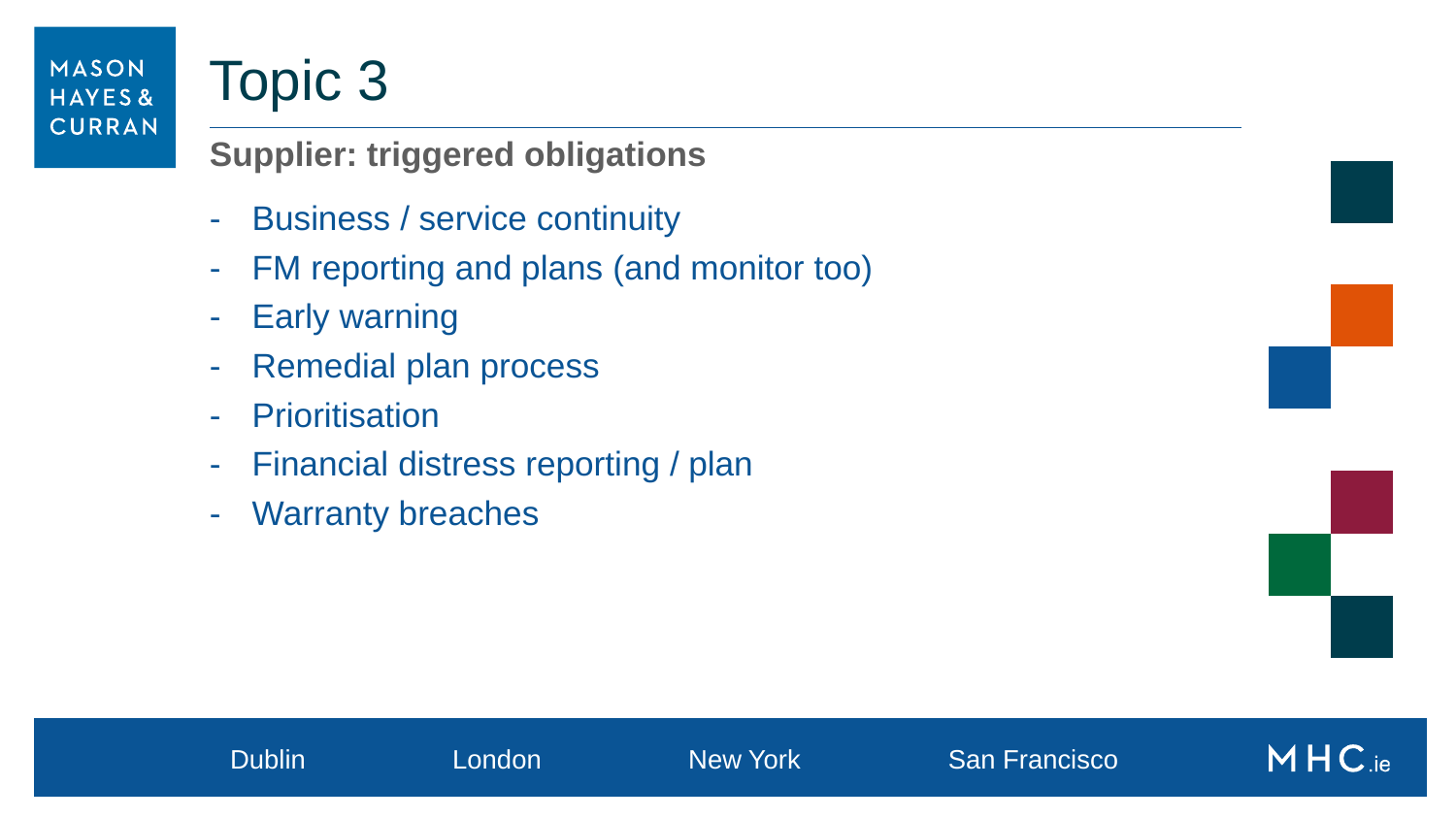## Topic 4

### **How do you manage contracts?**

- Need to decide if you want to terminate, suspend, re-negotiate or maintain
- If re-negotiating, how much leverage do you have (e.g. close to expiry, broad termination rights, payments due, entitlement to relief, dependency)
- If suspending, apply contractual process or document written agreement
- If terminating, then need to consider what the contract says
- If want to maintain, make sure you do not trigger termination right



 $MHC_{\text{ie}}$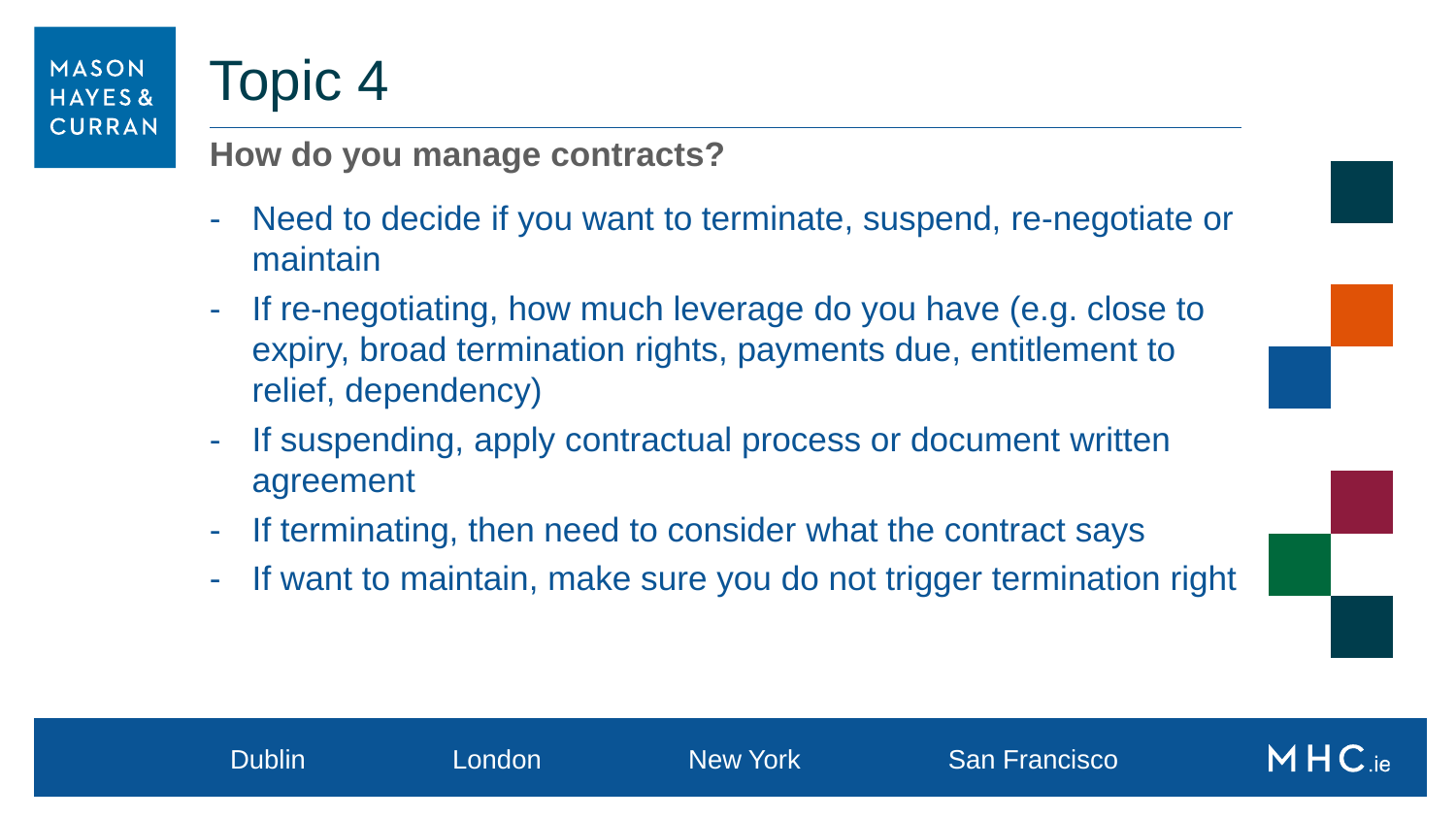## Topic 5

**What are the options and pitfalls when amending the contract?**

- Need to make amendments quickly & economically
- Consider variation clause
- Take a long term view no ability to unilaterally make changes
- Take a mechanical approach
- Treat it like it will be litigated

 $MHC_{\rm ie}$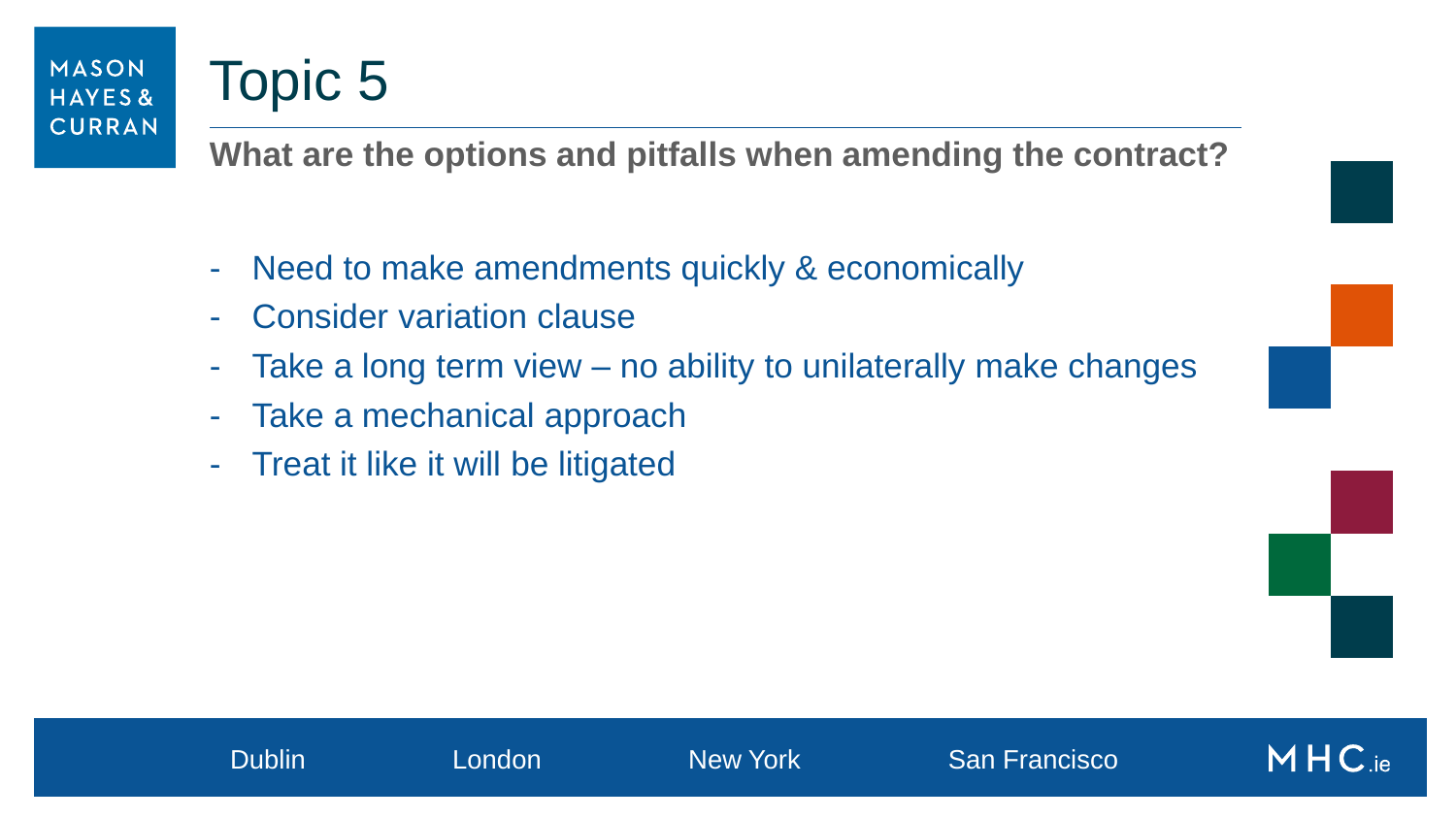# Topic 6

**What do you need to consider when planning to terminate?**

- What does the contract say
	- **Convenience**
	- **Insolvency**
	- Late payment/poor performance
- What if the contract is silent on term or has expired but is still being performed
- Don't forget the Notices clause Risk of Repudiatory Breach
- Think about Exit Management, TUPE, etc.



 $MHC_{\rm ie}$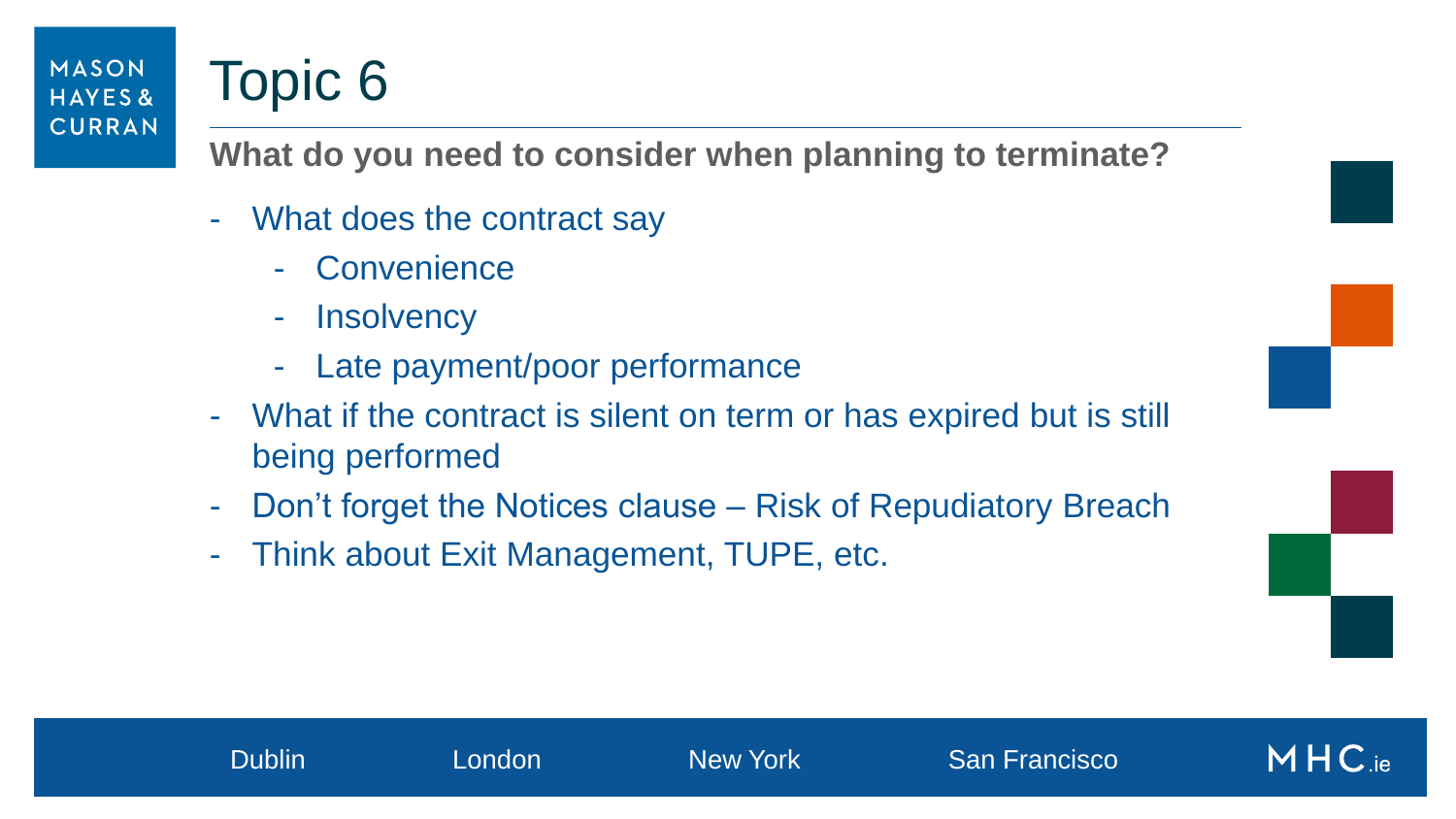## Question & Answers



Dublin **London** New York San Francisco

MHC.ie